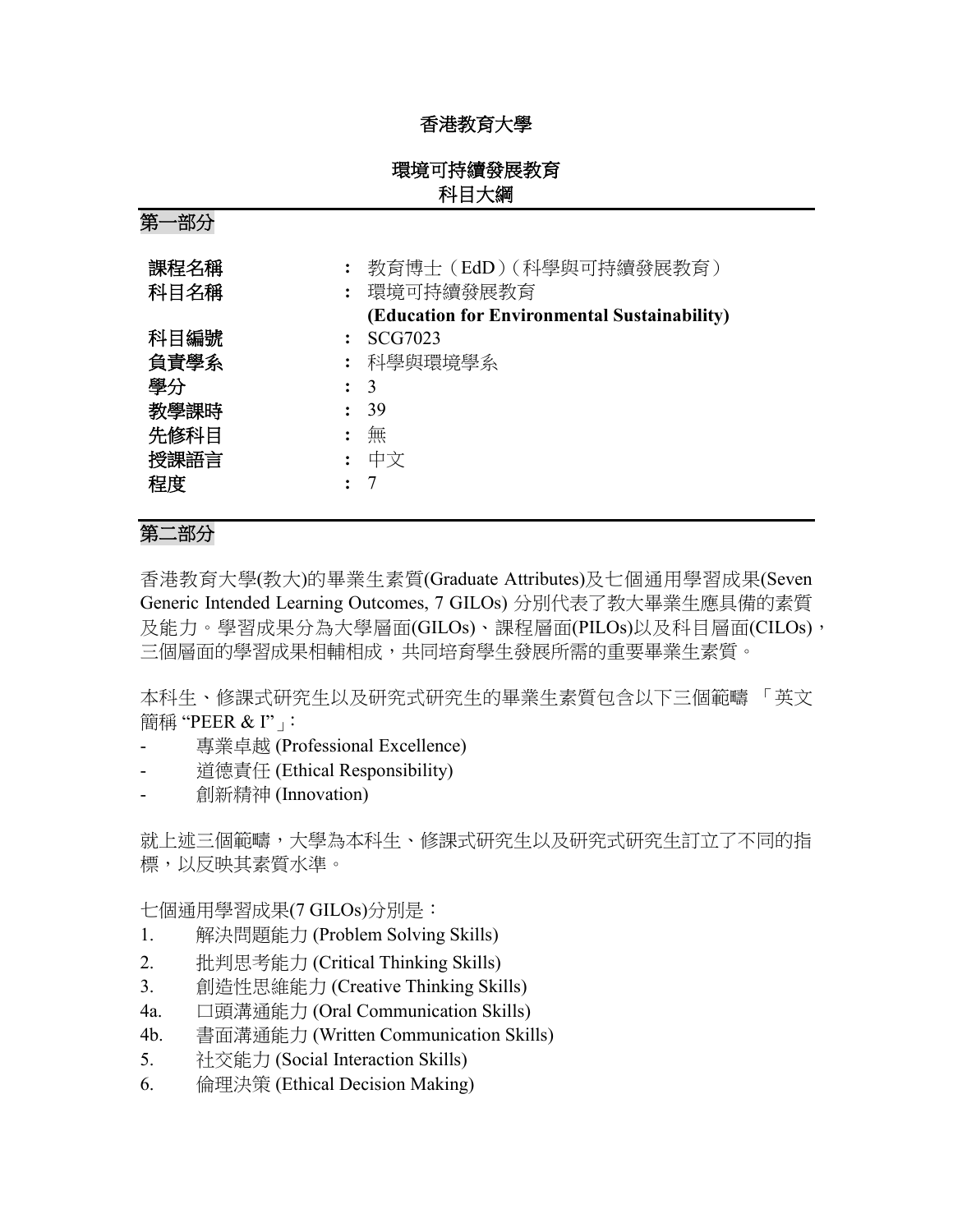7. 全球視野 (Global Perspectives)

### **1.** 科目概要

本課程旨在促使學生從教育、社會、科學、科技和實用的角度,深入瞭解環境 可持續性發展的本質。課程將充分討論解決和管理各種污染導致的環境問題的 基本策略和概念,以及環境可持續發展在實際應用中的技術和教育模式。

### **2.** 預期學習成果

成功完成本課程後,學生應能夠:

- 成果一:從教育、社會、科學、科技和實用的角度,深入瞭解環境可持續發展 的本質;
- 成果二:建議有效和切實可行的環境可持續發展方法並作出適當的評估;
- 成果三:制定有關實現環境可持續發展的策略和教育計劃。

# **3.** 內容、預期學習成果及教與學活動

| 教授內容                                                                                                                            | 教與學活動<br>預期學習 |                                         |
|---------------------------------------------------------------------------------------------------------------------------------|---------------|-----------------------------------------|
|                                                                                                                                 | 成果 (CILOs)    |                                         |
| 環境可持續發展的本質<br>多重觀點下的環境議題<br>環境研究和控制的概念<br>本地和全球的環境可持續發<br>展實際應用的方法<br>通過科學和科技的發展以維<br>持環境質量<br>當前可持續發展的趨勢<br>針對環境可持續發展教學的<br>探究 | 成果一<br>成果二    | 講課、案例研究、視頻分<br>析和小組討論                   |
| 環境可持續發展的策略和教育<br>活動<br>探究和理解環境可持續發展<br>問題所需的技能<br>以實驗為基礎的環境可持續<br>發展的探究教學<br>規劃、實施和促進學校的環<br>境可持續發展<br>制定加強理解,並提升有力             | 成果三           | 講課、案例研究、視頻分<br>析、小組討論、實地考察<br>研討會和實驗室會議 |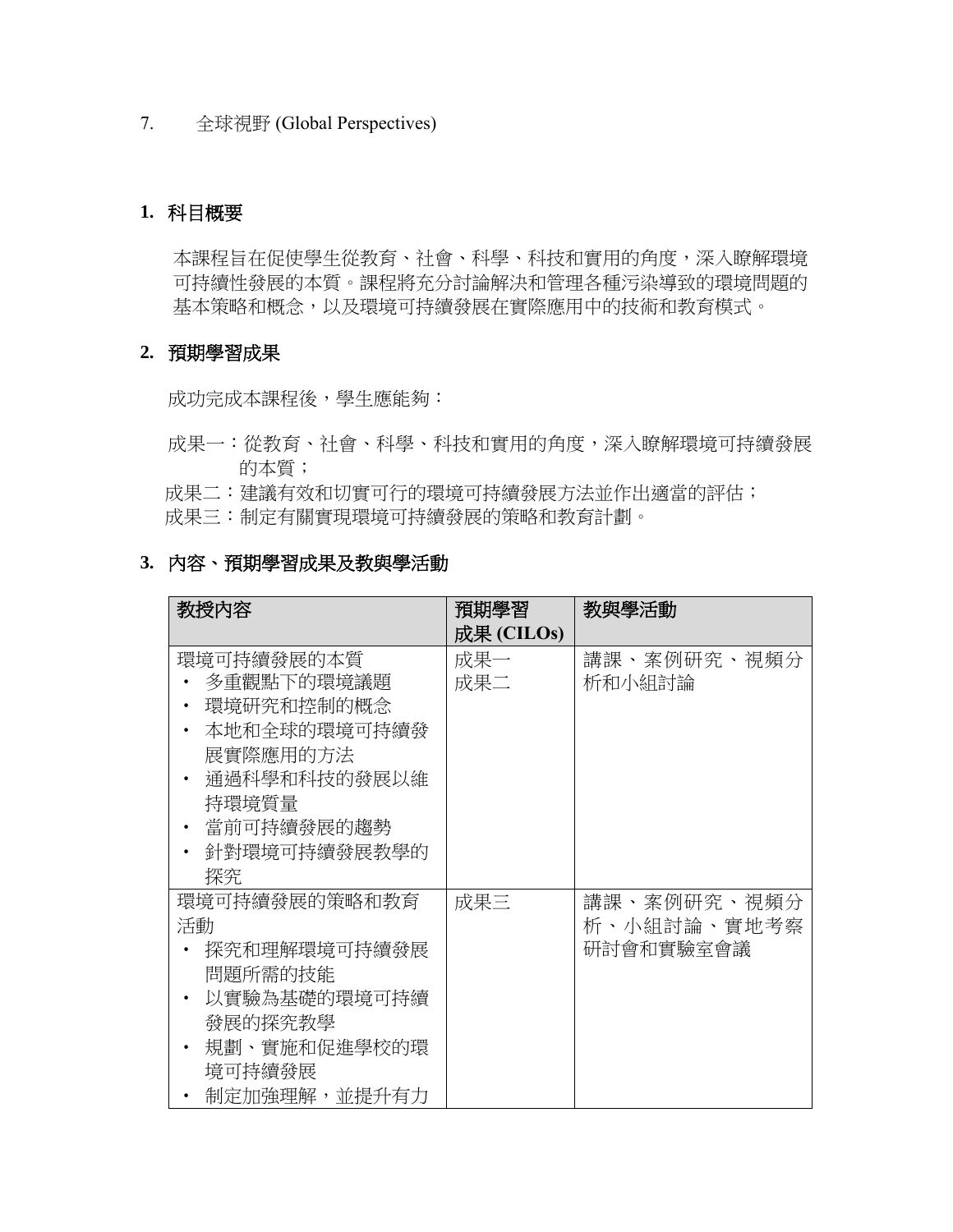| 論證、澄清價值和決策能力<br>的策略和方法,其中包括以 |  |
|------------------------------|--|
| 討論為導向、解決問題、價                 |  |
| 值相關和基於行動的活動                  |  |
| 以及媒體的使用。                     |  |

## **4.** 評核

| 評核課業                                                                                 | 所佔比重 | 預期學習<br>成果 (CILOs) |
|--------------------------------------------------------------------------------------|------|--------------------|
| 探討和研究近期環境可持續發展主題相關<br>的文獻以及撰寫反思報告。                                                   | 30%  | 成果一<br>成果二<br>成果三  |
| 撰寫一篇論文,包括討論如何在應用專業<br>和實用的方法設計學習目標及其相關的教<br>學策略。以探討和研究環境可持續發展中<br>某一特定領域。(約 4000 字 ) | 70%  | 成果一<br>成果二<br>成果三  |

## **5.** 指定教科書

無

## **6.** 推薦書目

- Barrow, C. J. (2006). *Environmental Management for Sustainable Development* (2nd ed.). London: Routledge.
- Botkin, D.B., and Keller, E.A. (2012). Environmental Science (8th ed.). NY: John Wiley.
- Cloud, J. (2010). Educating for a sustainable future. In H. H. Jacobs (Ed.) *Curriculum 21: Essential education for a changing world*  (pp. 10-79). Alexandria, VA: ASCD.
- Klein, J. T., and Schneider, C. G. (2010). *Creating interdisciplinary campus cultures: A model for strength and sustainability*. San Francisco, Calif.: Jossey-Bass.
- Lee, J. C. K., and Williams, M. (Eds.). (2009). *Schooling for sustainable development in Chinese communities: Experience with younger children*. S.I.:Springer.
- Miller, G. T., and Spoolman, S. E. (2009). *Sustaining the Earth: An Integrated*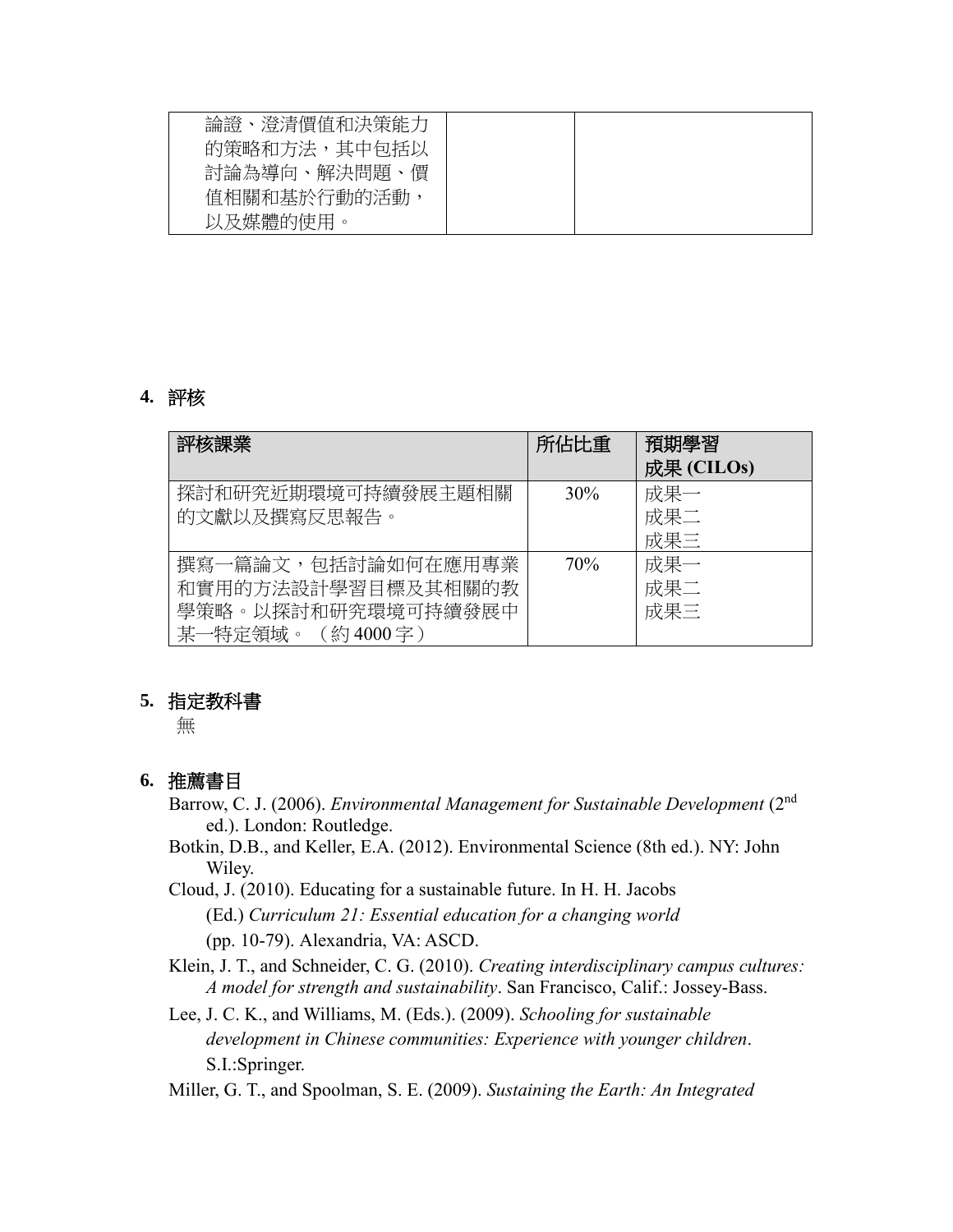*approach* (9th ed.). Belmont, Calif.: Brooks/Cole.

- Nikolopoulou, A., Abraham, T., and Mirbagheri, F. (2010). *Education for sustainable development: Challenges, strategies, and practices in a globalizing world*. New Delhi: Sage.
- [Reid, A., a](http://www.bath.ac.uk/view/person_id/704.html)nd [Scott, W. \(](http://www.bath.ac.uk/view/person_id/93.html)2009). *[Researching Education and the Environment:](http://opus.bath.ac.uk/10354/) [retrospect and prospect](http://opus.bath.ac.uk/10354/)*. *London:* Routledge.
- [Scott, W. \(](http://www.bath.ac.uk/view/person_id/93.html)2011). [Sustainable schools and the exercising of responsible](http://opus.bath.ac.uk/21252/)  [citizenship: a](http://opus.bath.ac.uk/21252/) [review essay.](http://opus.bath.ac.uk/21252/) *Environmental Education Research*, 17(3), 409- 423.
- Smyth, J. C. (2006). Environment and education: A view of a changing scene. *Environmental Education Research*, 12(3,4), 247-264.
- The University of Hong Kong and City University of Hong Jong (2010). *Carbon Audit Toolkit for Small and Medium Enterprises in Hong Kong*. The University of Hong Kong.
- Wright, R. T., and Boorse, D. F. (2011). EnvironmentalScience: *Towards a Sustainable Future* (11th ed.). Upper Saddle River, N.J.: Pearson

#### **7.** 相關網絡資源

Agriculture, Fisheries and Conservation Department: [http://www.afcd.gov.hk](http://www.afcd.gov.hk/) Environmental Protection Department:<http://www.epd.gov.hk/>

Electrical and Mechanical Services Department:<http://www.emsd.gov.hk/>

Planning Department:<http://www.pland.gov.hk/>

United Nations – Division for Sustainable

Development

<http://www.un.org/esa/dsd/index.shtml>

United States Environmental Protection Agency: [http://www.epa.gov](http://www.epa.gov/) UNESCO – Education for Sustainable Development<http://www.unesco.org/en/esd/>

### **8.** 相關期刊

Applied Environmental Education and Communication Bioresource Technology Chemosphere Environment, Development and Sustainability Environmental Education Research Environmental International Environmental Pollution Environmental Science and Technology International Journal of Sustainability in Higher Education